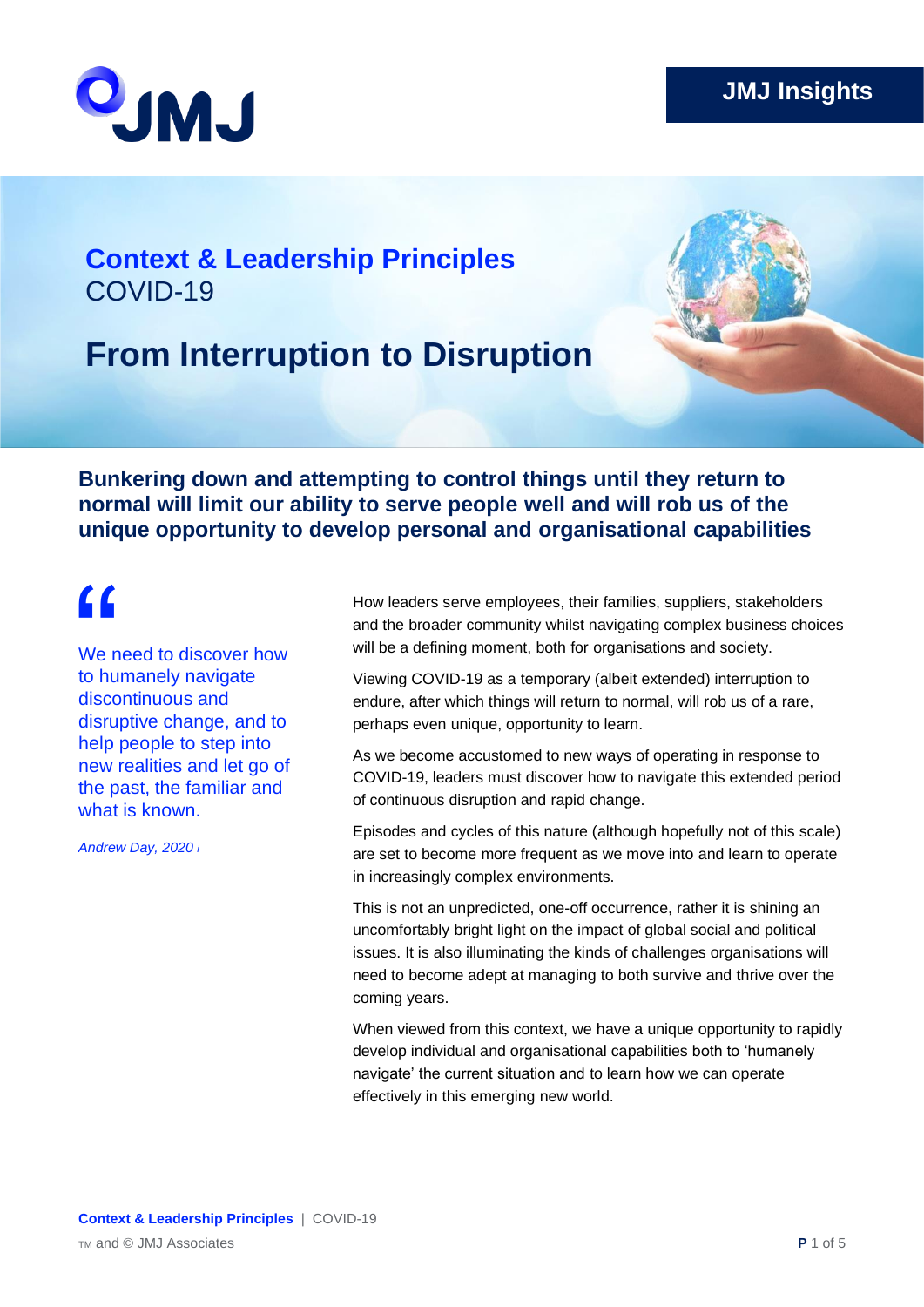# **UMU**

## "

We do not know where or when the next global pandemic will occur, but we do know that it will take a terrible toll, both on human life, and on the global economy.

*Dr Ghebreyesusii,Director General World Health Organisation, 2018*

### **The Fourth Industrial Revolution**

The Fourth Industrial Revolution represents a fundamental change in the way we live, work and relate to one another. It is a new chapter in human development, enabled by extraordinary technology advances commensurate with those of the first, second and third industrial revolutions. These advances are merging the physical, digital and biological worlds in ways that create both huge promise and potential peril.

*World Economic Forum* 

Understanding the global context, the opportunity for learning and some core leadership principles will help us to step powerfully into this defining moment.

### **The Global Context**

On the cusp of the Fourth Industrial Revolution, we are facing a time of unprecedented change and disruption as we discover how the physical, biological and digital worlds will merge.

Whilst it may seem that COVID-19 is an unpredictable black swan event that has thrown the world into chaos, this is not accurate.

The likelihood of a global pandemic has long been known. Both the World Health Organisation and World Economic Forum have for years warned of the risk and of our global lack of preparedness.

The consequences of inequality, the lack of universal health care and our vulnerability to biological infections are now being widely experienced in a most brutal and heart-breaking light.

COVID-19 is amplifying the global challenges we will continue to face at political, societal and Organisational levels.

Rather than viewing COVID-19 as a temporary interruption that once over will allow us to return to normal, we should view this as an opportunity to develop our individual and Organisational capacity to respond powerfully to the current challenge and also learn how to thrive in the Fourth Industrial Age.

### **A learning opportunity: from interruption to disruption**

The emergence of theories and language such as VUCA (Volatile, Uncertain, Complex and Ambiguous) environments; WICKED (seemingly unsolvable) problems and Complex Adaptive Socio-Technical Systems are all indicative of this new world.

We have been thrown into a dynamic and unpredictable environment demanding flexibility, agility and innovation, and where collaboration, transparency, informal structures and devolved leadership are called for now.

These ways of operating are critical for COVID-19 and completely consistent with what will be needed of us to survive in the future.

Prior to this pandemic we found ourselves caught in a battle. A battle between the old and the new; between the bureaucratic and organiciii; between traditional and new valuesiv.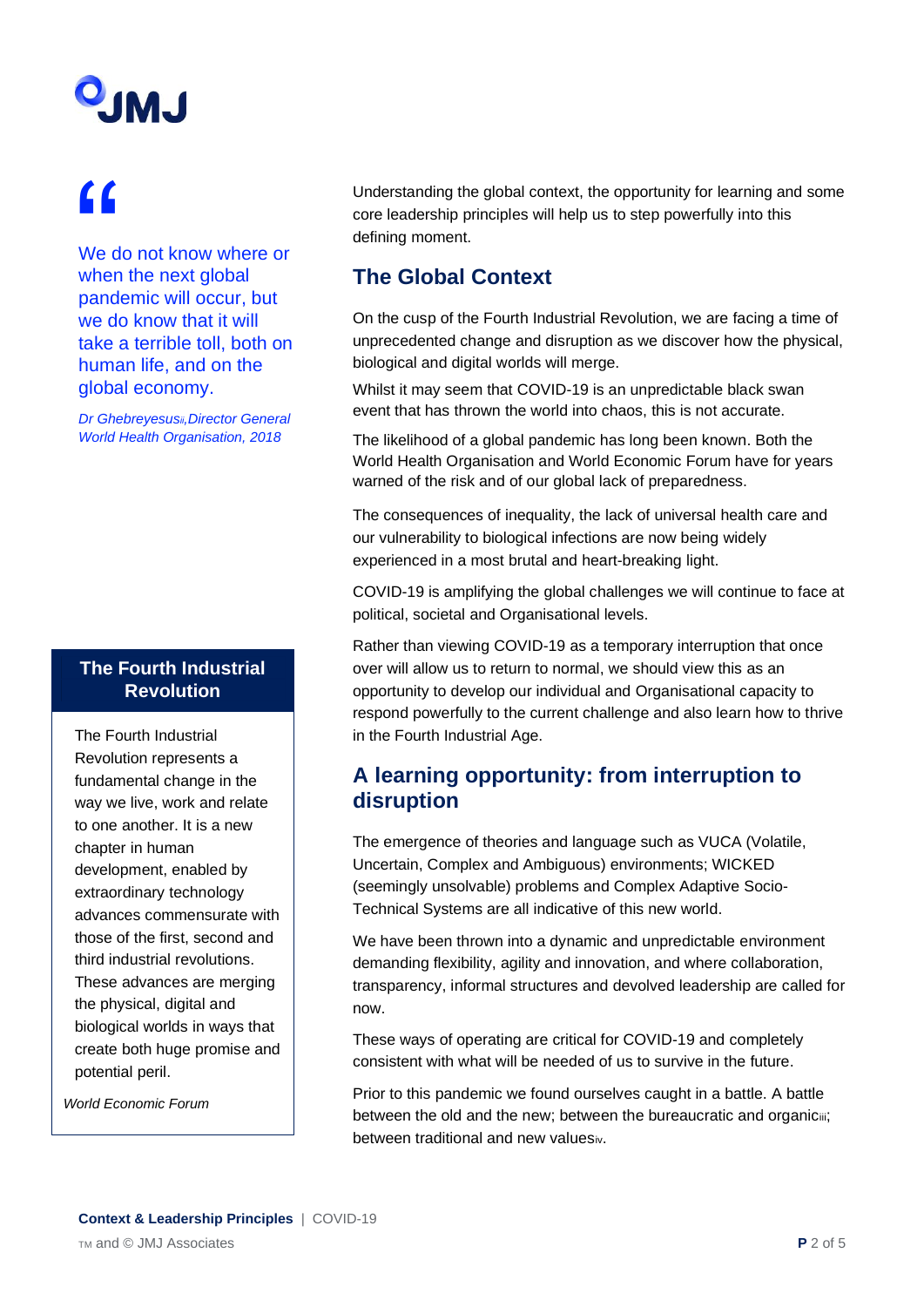# **UMU**

## "

Rather than waiting for the disruption to be over, or trying to control it, we should lean in and disrupt the disruption

### **This is a Defining Leadership Moment**

*Four Leadership Principals*

- **1.** There are no rules
- **2.** Micro-Experiment
- **3.** Ensure good decision making
- **4.** Honour the human impact

Craving stability and predictability and afraid to give up what we know, we've relied upon authoritarian governance and leadership, where power is held by the few who control information and make decisions on behalf of the many.

Our instinctive response to the current situation may tend toward bunkering down and attempting to restore order. Hoping to ride out the interruption as best we can and wait for things to get back to normal.

Whilst understandable, this approach is problematic. Firstly, the world will not return to normal. We don't know what will emerge, but it will not be a return to normal.

Secondly, this approach won't take hold of the opportunity to develop our personal and organisational capacity to operate in the age of the Fourth Industrial Revolution.

### **One Core Principle and Four Leadership Principles**

There is a unique organisational opportunity to untether ourselves from the past. Stepping into the unknown and resisting our desires to control or return to the past will help us emerge more resilient and agile; more capable of operating in the new world that is emerging.

Rather than waiting for the disruption to be over, or trying to control it, we should lean in and disrupt the disruption.

We must learn how to embrace the values of this new world.

These include a move to informal networked governance and decision making; to collaboration and crowd-wisdom, and to radical transparency.

It is critical to ground ourselves in principles. They will endure where other structures (such as policies and procedures) will quickly become irrelevant.

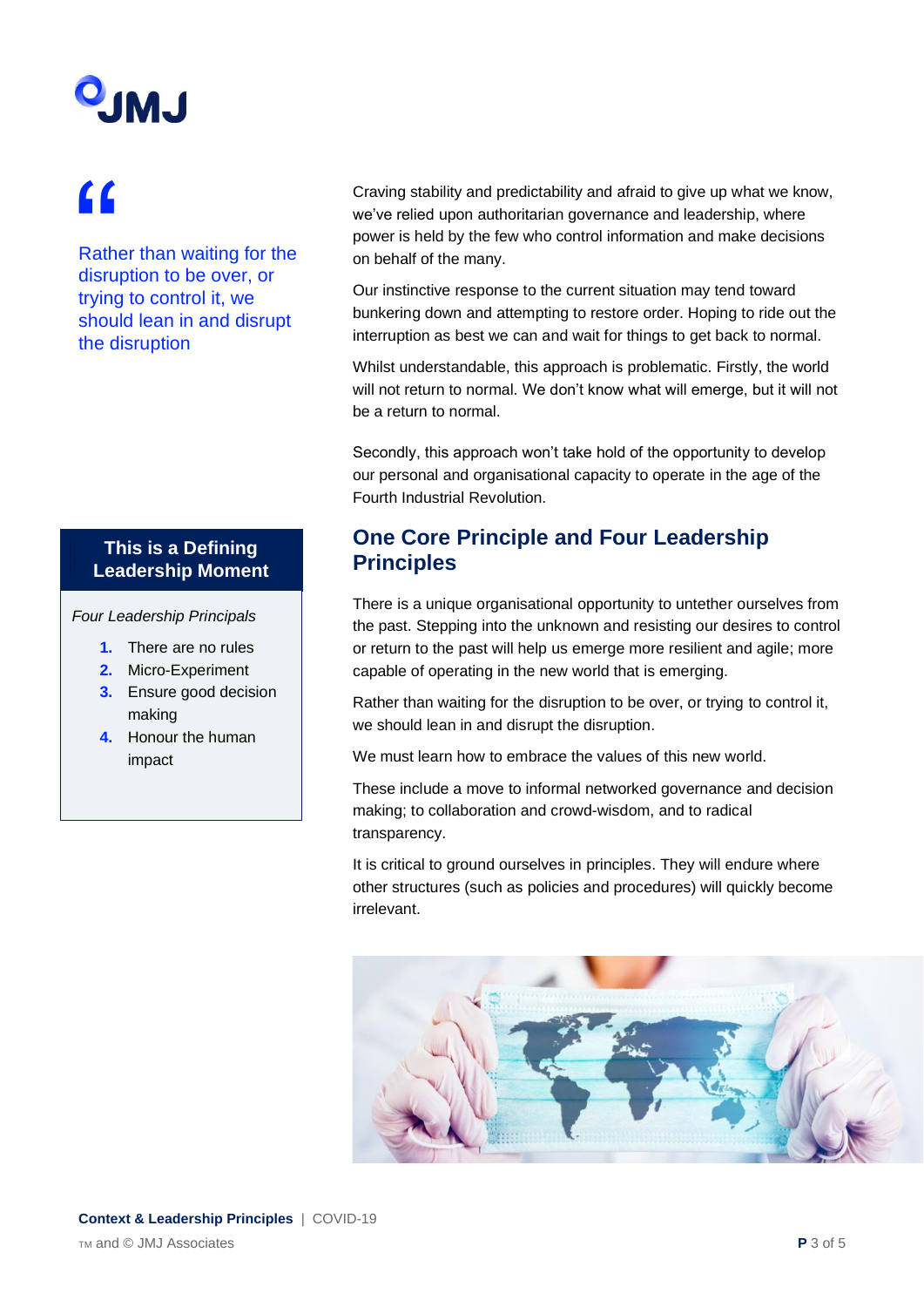# **UMU**

## "

Effective leaders are transparent, empathetic and create trust. They even energise employees*v*.

## $\epsilon$

How we lead during this time will determine whether we fulfil on the 'promise or peril' of this new age

### **One Core Principle**

#### **This is a defining leadership moment**

Leaders must stay true to organisational purpose, values and culture. Effective leaders are transparent, empathetic and create trust. They even energize employees*v*.

### **Four Leadership Principles**

#### **1. There are no rules**

We are in unprecedented times. Decisions are being taken at pace on a global scale that we would previously have thought impossible.

#### **2. Micro-Experiment.**

Now is the time to innovate. Empower and enable multiple fast-to-fail experiments to deal with issues. Devolved leadership is crucial; let people try different things and quickly learn what works and what doesn't.

What works in one micro-experiment may not work elsewhere. The domain is too complex and dynamic to attempt broad standardisation. Rather, focus on sharing learnings and look for principles to emerge.

#### **3. Ensure good decision making**

Good governance and decision making could not be more vital. Instinctively we may gravitate to traditional hierarchical and autocratic decision-making processes.

However, the dangers of groupthink and bias in decision making need to be countered.

Rather than bunker down, ensure cognitive diversity, engage multiple stakeholders and practice radical transparency. Spend time framing challenges and look for the core issues behind the presenting problem. This might feel counter-intuitive but will lead to better decision making.

### **4. Honour the human impact**

Bear witness to the unfolding human tragedy. Practice kindness and compassion, beginning with yourself. How we lead during this time will determine whether we fulfil on the 'promise or peril' of this new age.